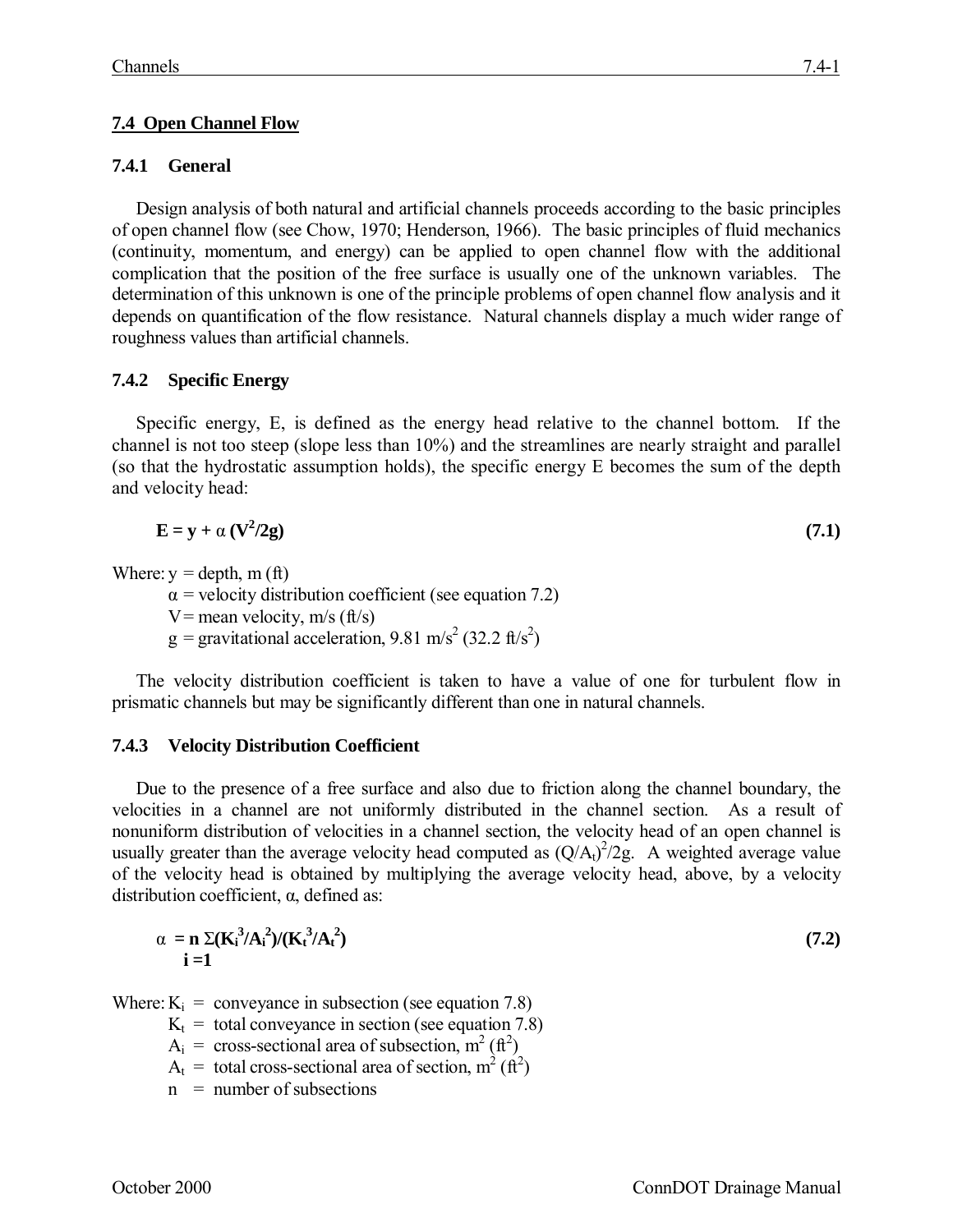### **7.4.4 Total Energy Head**

The total energy head is the specific energy head plus the elevation of the channel bottom with respect to some datum. The locus of the energy head from one cross section to the next defines the energy grade line. See Figure 7-1 for a plot of the specific energy diagram.

#### **7.4.5 Steady and Unsteady Flow**

A steady flow is one in which the discharge passing a given cross section is constant with respect to time. The maintenance of steady flow in any reach requires that the rates of inflow and outflow be constant and equal. When the discharge varies with time, the flow is unsteady.

### **7.4.6 Uniform Flow and Nonuniform Flow**

A nonuniform flow is one in which the velocity and depth vary in the direction of motion, while they remain constant in uniform flow. Uniform flow can only occur in a prismatic channel, which is a channel of constant cross section, roughness and slope in the flow direction; however, nonuniform flow can occur either in a prismatic channel or in a natural channel with variable properties.

### **7.4.7 Gradually-Varied and Rapidly-Varied**

A nonuniform flow in which the depth and velocity change gradually enough in the flow direction that vertical accelerations can be neglected, is referred to as a gradually-varied flow; otherwise, it is considered to be rapidly-varied.

#### **7.4.8 Froude Number**

The Froude number, Fr, is an important dimensionless parameter in open channel flow. It represents the ratio of inertial forces to gravitational forces and is defined by:

$$
\mathbf{Fr} = \mathbf{V} / [(\mathbf{gd}/\alpha)^5] \tag{7.3}
$$

Where:  $\alpha$  = velocity distribution coefficient

- $V =$  mean velocity = Q/A, m/s (ft/s)
- $g = \text{acceleration of gravity}, 9.81 \text{ m/s}^2 (32.2 \text{ ft/s}^2)$
- $d =$  hydraulic depth = A/T, m (ft)
- $A = \text{cross-sectional area of flow, m}^2 \text{ (ft}^2)$
- $T =$  channel topwidth at the water surface, m (ft)

 $Q =$  total discharge, m<sup>3</sup>/s (ft<sup>3</sup>/s)

This expression for Froude number applies to any single section channel. For rectangular channels the hydraulic depth is equal to the flow depth.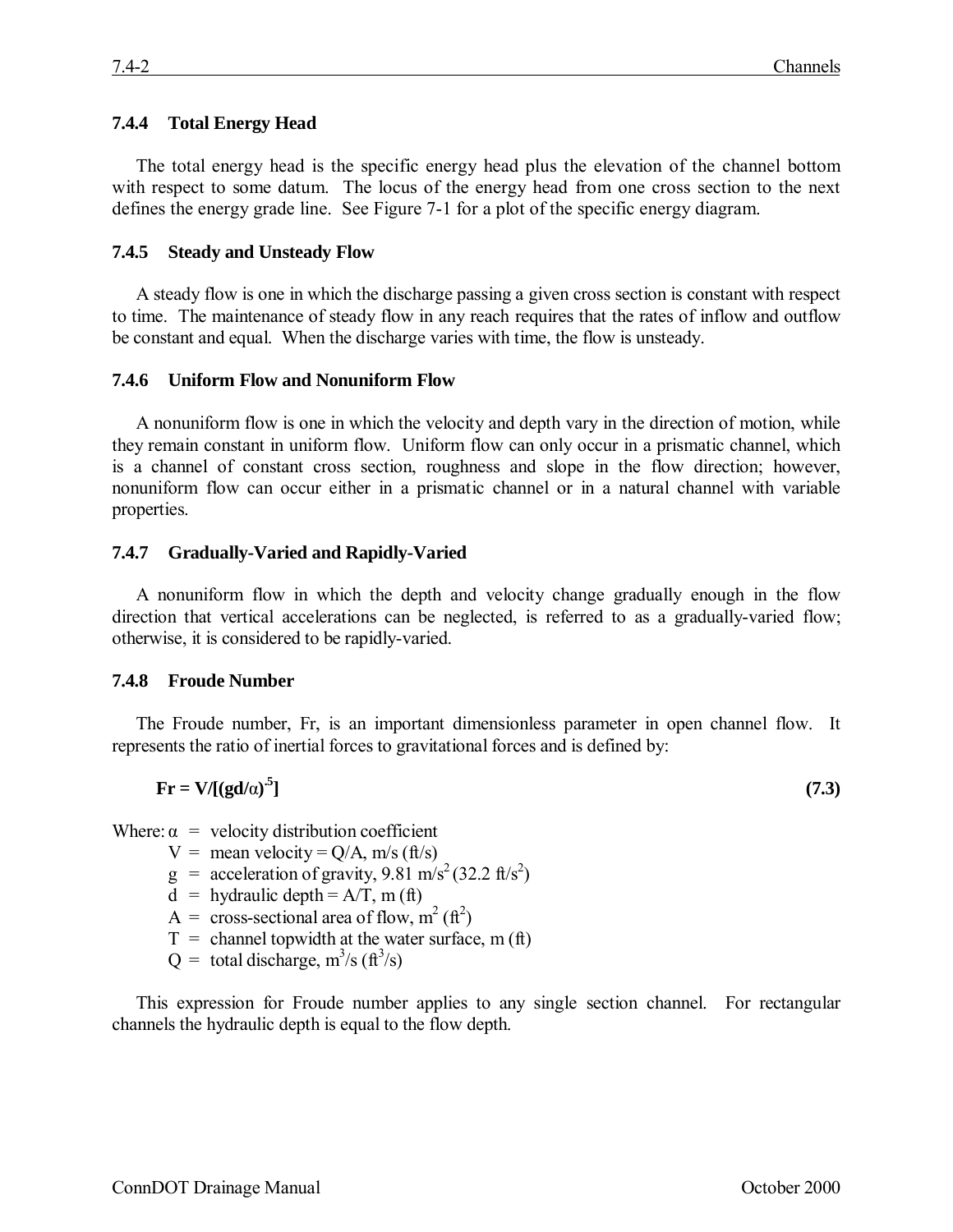# **7.4.9 Critical Flow**

Critical flow occurs when the specific energy is a minimum. The variation of specific energy with depth at a constant discharge shows a minimum in the specific energy at a depth called critical depth at which the Froude number has a value of one. Critical depth is also the depth of maximum discharge when the specific energy is held constant. These relationships are illustrated in Figure 7-1. During critical flow the velocity head is equal to half the hydraulic depth. The general expression for flow at critical depth is:

$$
\alpha \mathbf{Q}^2/\mathbf{g} = \mathbf{A}^3/\mathbf{T} \tag{7.4}
$$

Where:  $\alpha$  = velocity distribution coefficient

- $Q =$  total discharge, m<sup>3</sup>/s (ft<sup>3</sup>/s)
- $g =$  gravitational acceleration, 9.81 m/s<sup>2</sup> (32.2 ft/s<sup>2</sup>)
- $\tilde{A} = \tilde{c}$  ross-sectional area of flow, m<sup>2</sup> (ft<sup>2</sup>)
- $T =$  channel topwidth at the water surface, m (ft)

When flow is at critical depth, equation 7.4 must be satisfied, no matter what the shape of the channel.

- Subcritical Flow Depths greater than critical occur in subcritical flow and the Froude number is less than one. In this state of flow, small water surface disturbances can travel both upstream and downstream, and the control is always located downstream.
- Supercritical Flow Depths less than critical depth occur in supercritical flow and the Froude number is greater than one. Small water surface disturbances are always swept downstream in supercritical flow, and the location of the flow control is always upstream.
- Hydraulic Jump A hydraulic jump occurs as an abrupt transition from supercritical to subcritical flow in the flow direction. There are significant changes in depth and velocity in the jump, and energy is dissipated. For this reason, **the hydraulic jump is often employed to dissipate energy and control erosion at highway drainage structures. The location of an induced hydraulic jump in a natural channel shall always be at a point which is remote from any bridge crossing**.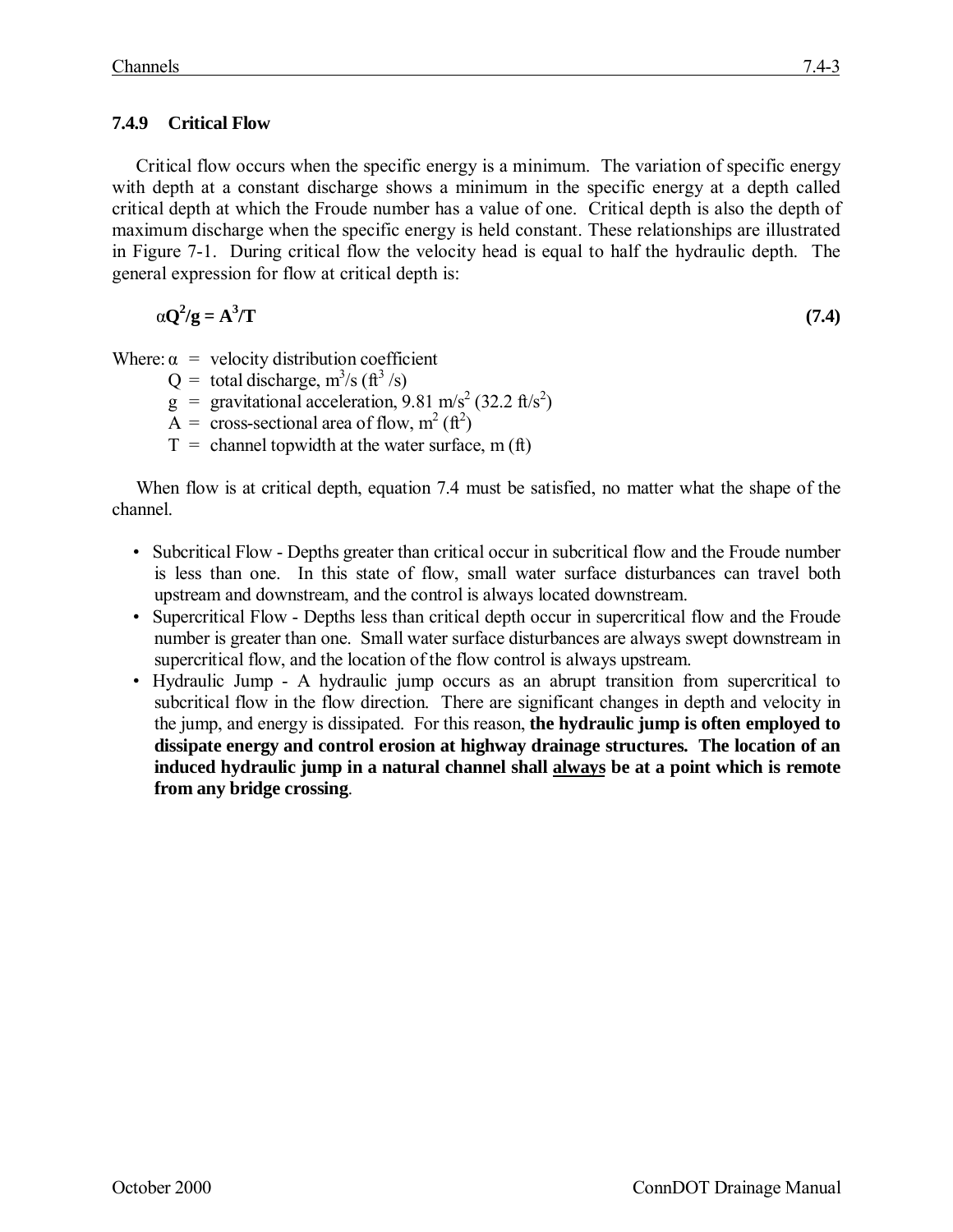

**(b) Discharge Diagram**



(Adopted From Highways In The River Environment)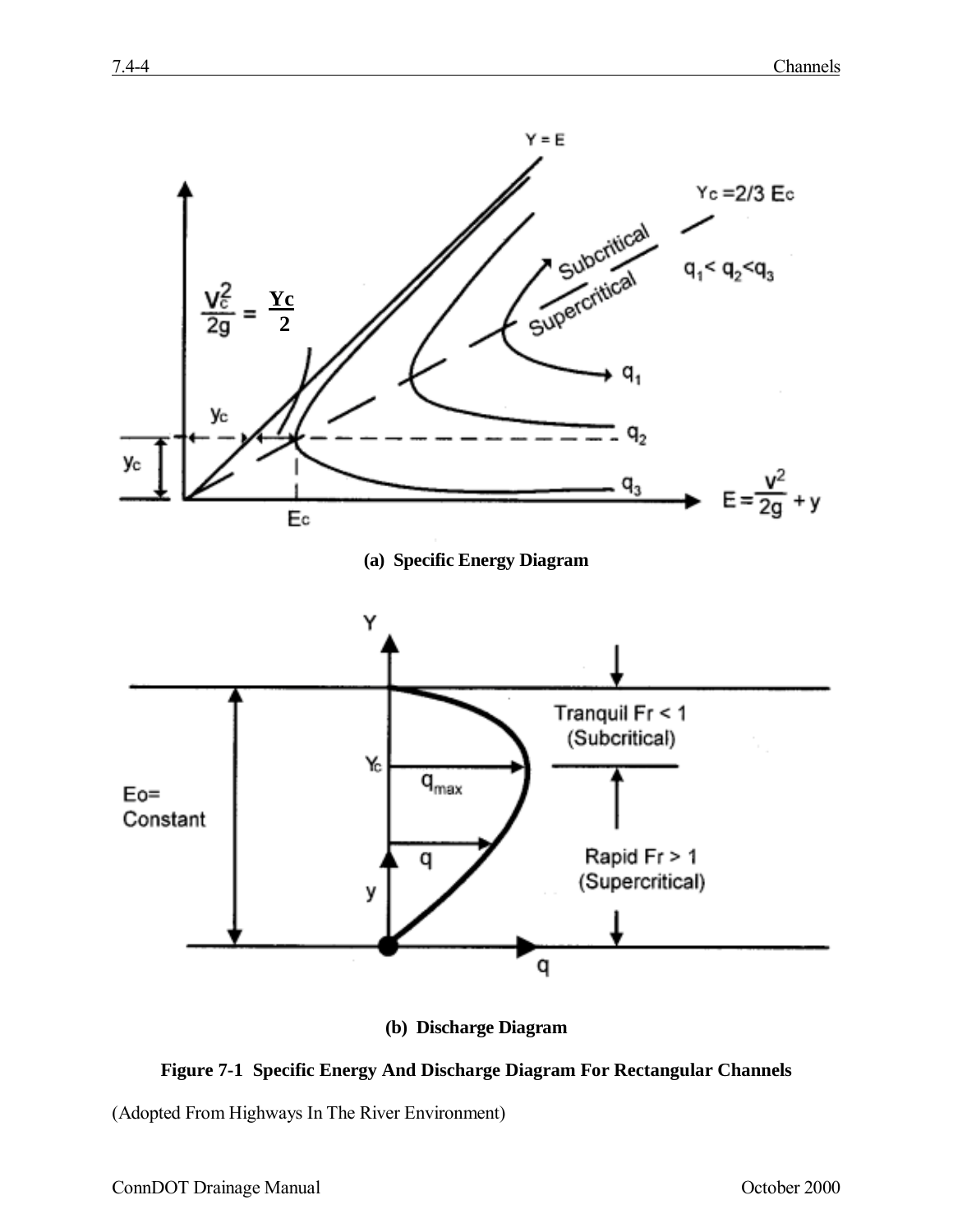# **7.4.10 Flow Classification**

The classification of open channel flow can be summarized as follows:

- Steady Flow
- 1. Uniform Flow
- 2. Nonuniform Flow
	- a. Gradually Varied Flow
	- b. Rapidly Varied Flow
- Unsteady Flow
- 1. Unsteady Uniform Flow (rare)
- 2. Unsteady Nonuniform Flow
	- a. Gradually Varied Unsteady Flow
	- b. Rapidly Varied Unsteady Flow

The steady uniform flow case and the steady nonuniform flow case are the most fundamental types of flow treated in highway engineering hydraulics.

# **7.4.11 Equations**

The following equations are those most commonly used to analyze open channel flow. The use of these equations in analyzing open channel hydraulics is discussed in Section 7.7.

• **Continuity Equation** - The continuity equation is the statement of conservation of mass in fluid mechanics. For the special case of one dimensional, steady flow of an incompressible fluid, it assumes the simple form:

$$
\mathbf{Q} = \mathbf{A}_1 \mathbf{V}_1 = \mathbf{A}_2 \mathbf{V}_2 \tag{7.5}
$$

Where:  $Q =$  discharge, m<sup>3</sup>/s (ft<sup>3</sup>/s)

 $A = \text{cross-sectional area of flow, m}^2 \text{ (ft}^2)$ 

 $V =$  mean cross-sectional velocity, m/s (ft/s) (which is perpendicular to the cross section)

The subscripts 1 and 2 refer to successive cross sections along the flow path.

• **Manning's Equation** - For a given depth of flow in an open channel with a steady, uniform flow, the mean velocity, V, can be computed with Manning's equation:

$$
V = (1/n)R^{2/3}S^{1/2} \t\t (V = (1.49/n)R^{2/3}S^{1/2}) \t(7.6)
$$

Where:  $V =$  velocity, m/s (ft/s)

- n = Manning's roughness coefficient
- $R =$  hydraulic radius = A/P, m (ft)
- $P =$  wetted perimeter, m (ft)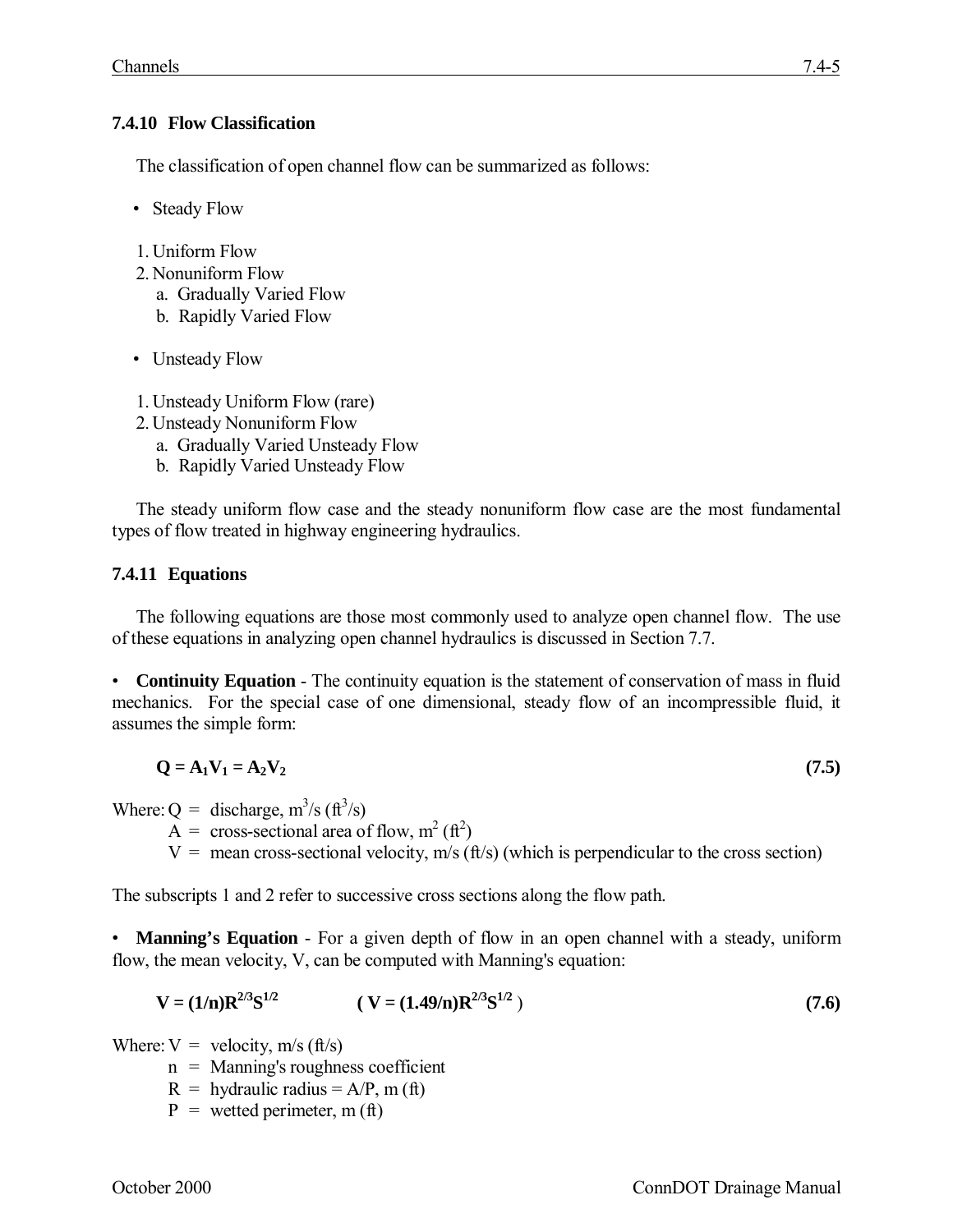S = slope of the energy gradeline, m/m (ft/ft) (Note: For steady uniform flow, S = channel slope)

The selection of Manning's n is generally based on observation; however, considerable experience is essential in selecting appropriate n values. The range of n values for various types of channels and floodplains is given in Table 7-1.

The continuity equation can be combined with Manning's equation to obtain the steady, uniform flow discharge as:

$$
Q = (1/n)AR^{2/3}S^{1/2} \t (Q = (1.49/n)AR^{2/3}S^{1/2}) \t (7.7)
$$

For a given channel geometry, slope and roughness, and a specified value of discharge Q, a unique value of depth occurs in steady, uniform flow. It is called normal depth and is computed from equation 7.7 by expressing the area and hydraulic radius in terms of depth. The resulting equation may require a trial and error solution. See Section 7.7.6 for a more detailed discussion of the computation of normal depth.

If the normal depth is greater than critical depth, the slope is classified as a mild slope, while on a steep slope, the normal depth is less than critical depth. Thus, uniform flow is subcritical on a mild slope and supercritical on a steep slope.

• **Conveyance** - In channel analysis, it is often convenient to group the channel properties in a single term called the channel conveyance K:

$$
K = (1/n)AR^{2/3} \qquad (K = (1.49/n)AR^{2/3})
$$
\n(7.8)

and then equation 7.7 can be written as:

$$
Q = KS^{1/2} \tag{7.9}
$$

The conveyance represents the carrying capacity of a stream cross section based upon its geometry and roughness characteristics alone and is independent of the streambed slope.

The concept of channel conveyance is useful when computing the distribution of overbank flood flows in the stream cross section and the flow distribution through the opening in a proposed stream crossing. It is also used to determine the velocity distribution coefficient,  $\alpha$  (see equation 7.2)

• **Energy Equation** - The energy equation expresses conservation of energy in open channel flow expressed as energy per unit weight of fluid which has dimensions of length and is therefore called energy head. The energy head is composed of potential energy head (elevation head), pressure head, and kinetic energy head (velocity head). These energy heads are scalar quantities which give the total energy head at any cross section when added. Written between an upstream open channel cross section designated 1 and a downstream cross section designated 2, the energy equation is: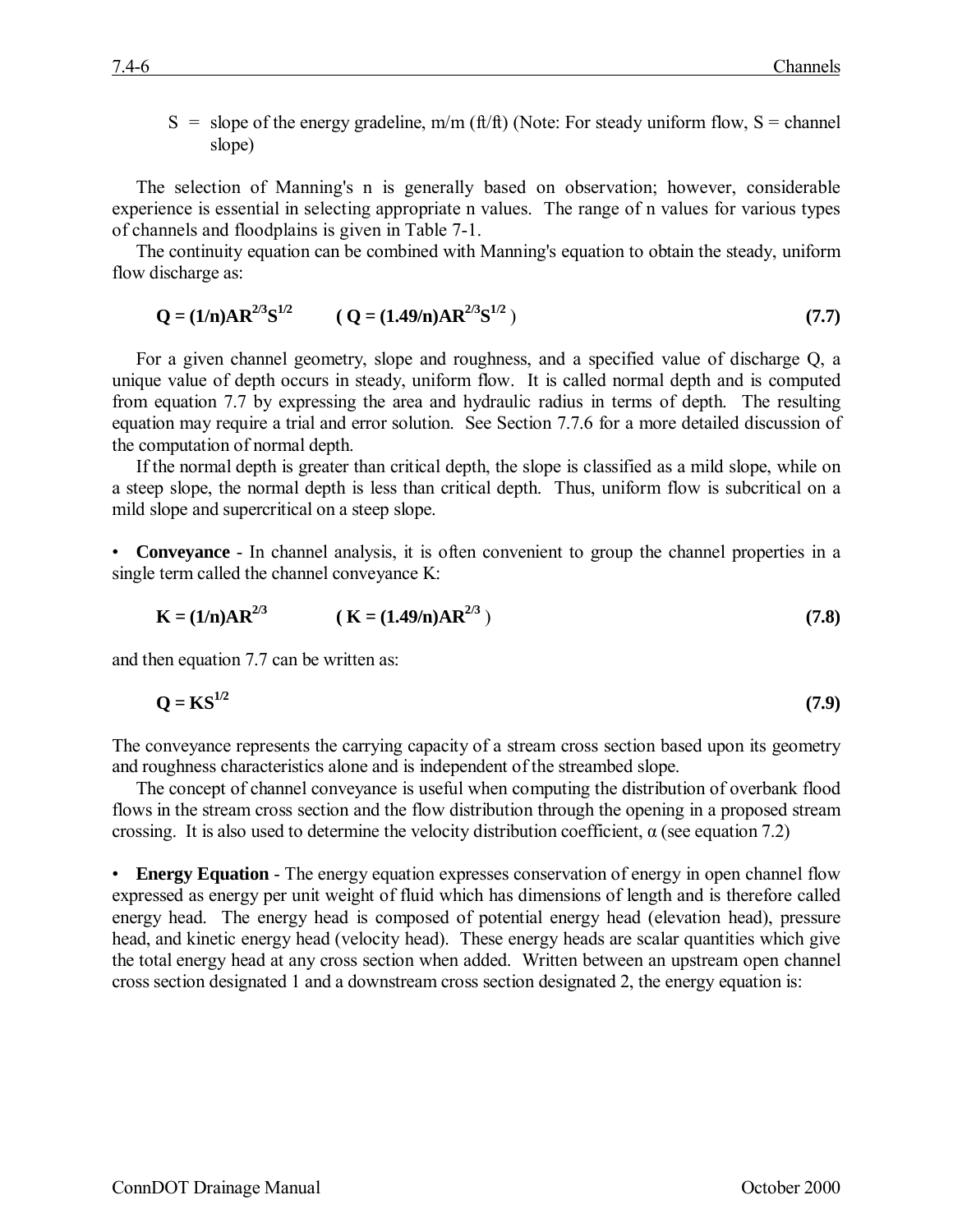$$
\mathbf{h}_1 + \alpha_1 (\mathbf{V}_1^2 / 2 \mathbf{g}) = \mathbf{h}_2 + \alpha_2 (\mathbf{V}^2 / 2 \mathbf{g}) + \mathbf{h}_L \tag{7.10}
$$

Where:  $h_1$  and  $h_2$  are the upstream and downstream stages, respectively, m (ft)

- $\alpha$  = velocity distribution coefficient (equation 7.2)
- $V =$  mean velocity, m/s (ft/s)
- $h<sub>L</sub>$  = head loss due to local cross-sectional changes (minor loss) as well as boundary resistance, m (ft)

The stage h is the sum of the elevation head z at the channel bottom and the pressure head, or depth of flow y, i.e.,  $h=z+y$ . The terms in the energy equation are illustrated graphically in Figure 7-2. The energy equation states that the total energy head at an upstream cross section is equal to the energy head at a downstream section plus the intervening energy head loss. The energy equation can only be applied between two cross sections at which the streamlines are nearly straight and parallel so that vertical accelerations can be neglected.



**Figure 7-2 Terms In The Energy Equation**

Source: FHWA, 1990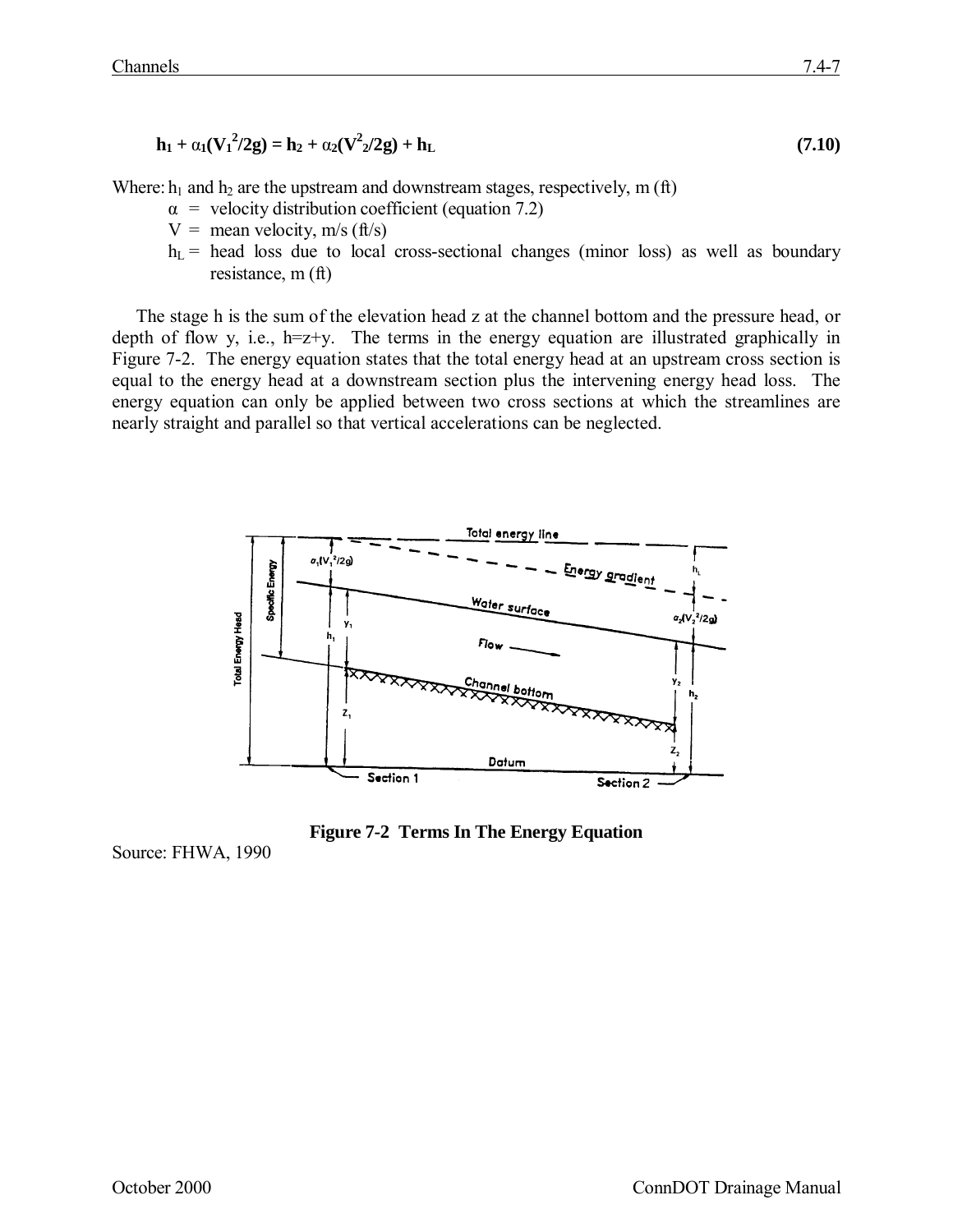| Type Of Channel And Description                         | Minimum | Normal | Maximum |
|---------------------------------------------------------|---------|--------|---------|
| <b>EXCAVATED OR DREDGED</b>                             |         |        |         |
| a. Earth, straight and uniform                          |         |        |         |
| 1. Clean, recently completed                            | 0.016   | 0.018  | 0.020   |
| 2. Clean, after weathering                              | 0.018   | 0.022  | 0.025   |
| 3. Gravel, uniform section, clean                       | 0.022   | 0.025  | 0.030   |
| 4. With short grass, few weeds                          | 0.022   | 0.027  | 0.033   |
| b. Earth, winding and sluggish                          |         |        |         |
| 1. No vegetation                                        | 0.023   | 0.025  | 0.030   |
| 2. Grass, some weeds                                    | 0.025   | 0.030  | 0.033   |
| 3. Dense weeds or aquatic plants in deep channels       | 0.030   | 0.035  | 0.040   |
| 4. Earth bottom and rubble sides                        | 0.025   | 0.030  | 0.035   |
| 5. Stony bottom and weedy sides                         | 0.025   | 0.035  | 0.045   |
| 6. Cobble bottom and clean sides                        | 0.030   | 0.040  | 0.050   |
| c. Dragline-excavated or dredged                        |         |        |         |
| 1. No vegetation                                        | 0.025   | 0.028  | 0.033   |
| 2. Light brush on banks                                 | 0.035   | 0.050  | 0.060   |
| d. Rock cuts                                            |         |        |         |
| 1. Smooth and uniform                                   | 0.025   | 0.035  | 0.040   |
| 2. Jagged and irregular                                 | 0.035   | 0.040  | 0.050   |
| e. Channels not maintained, weeds and brush uncut       |         |        |         |
| 1. Dense weeds, high as flow depth                      | 0.050   | 0.080  | 0.120   |
| 2. Clean bottom, brush on sides                         | 0.040   | 0.050  | 0.080   |
| 3. Same, highest stage of flow                          | 0.045   | 0.070  | 0.110   |
| 4. Dense brush, high stage                              | 0.080   | 0.100  | 0.140   |
| <b>NATURAL STREAMS</b>                                  |         |        |         |
| 1. Minor streams (top width at flood stage $\leq$ 30 m) |         |        |         |
| a. Streams on Plain                                     |         |        |         |
| 1. Clean, straight, full stage,                         | 0.025   | 0.030  | 0.033   |
| no rifts or deep pools                                  |         |        |         |
| 2. Same as above, but more stones/weeds                 | 0.030   | 0.035  | 0.040   |
| 3. Clean, winding, some pools/shoals                    | 0.033   | 0.040  | 0.045   |
| 4. Same as above, but some weeds/stones                 | 0.035   | 0.045  | 0.050   |
| 5. Same as above, lower stages,                         | 0.040   | 0.048  | 0.055   |
| more ineffective slopes and sections                    |         |        |         |
| 6. Same as 4, but more stones                           | 0.045   | 0.050  | 0.060   |
| 7. Sluggish reaches, weedy, deep pools                  | 0.050   | 0.070  | 0.080   |
| 8. Very weedy reaches, deep pools, or                   | 0.075   | 0.100  | 0.150   |
| floodways with heavy stand of timber                    |         |        |         |
| and underbrush                                          |         |        |         |

# **Table 7-1 Values of Roughness Coefficient n (Uniform Flow)**